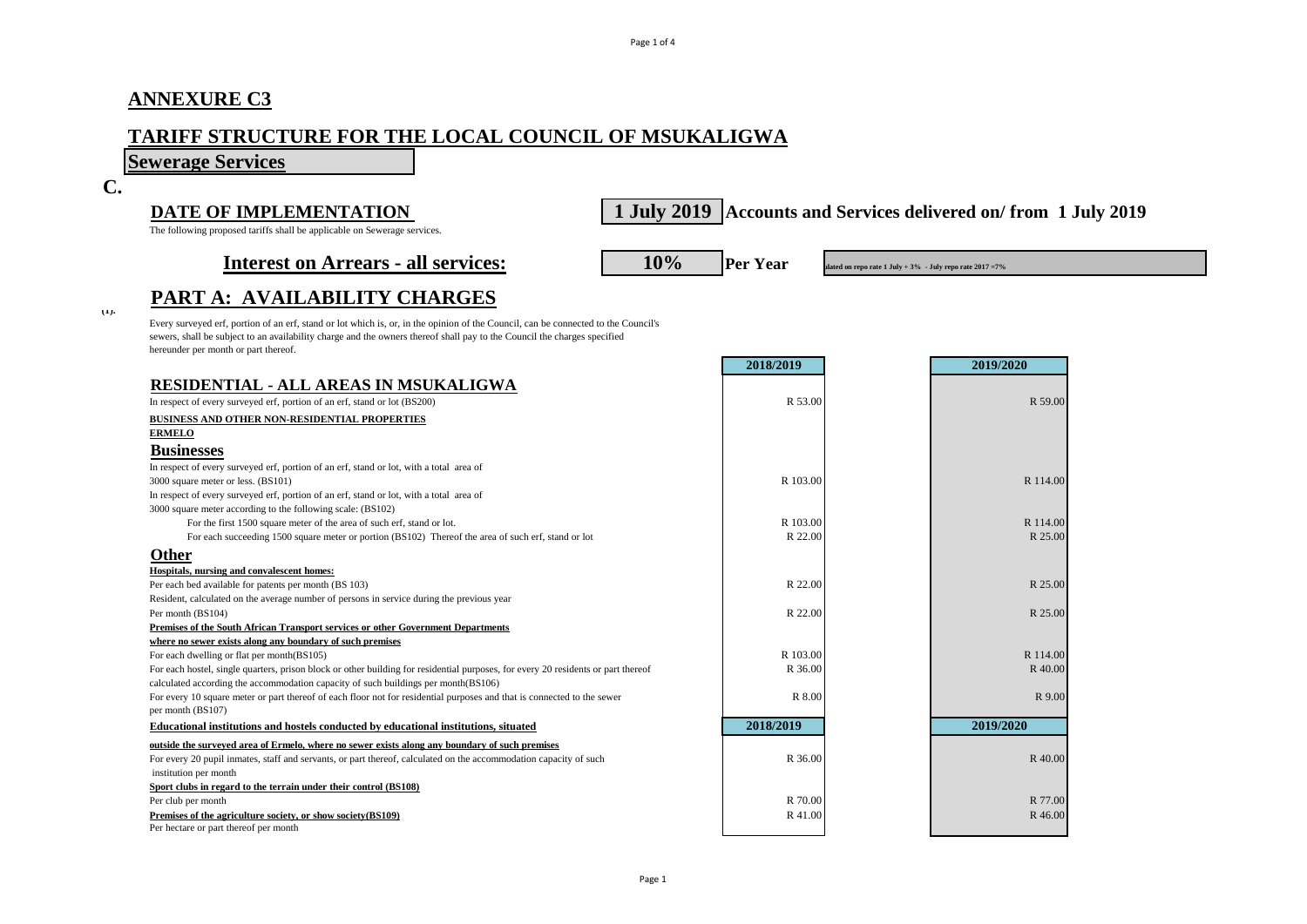# **PART B: ADDITIONAL SEWERAGE CHARGES:**

**(2).** The charges specified below, shall be paid by the owners of the premises concerned, in addition to the charges specified under Part A in respect of premises connected to Council's sewer per month or part thereof: including

| <b>INCLUDE ALL AREAS OF MSUKALIGWA</b>                                                                                                     |           |           |
|--------------------------------------------------------------------------------------------------------------------------------------------|-----------|-----------|
| Residential (Per living unit)(SE200)                                                                                                       | 2018/2019 | 2019/2020 |
| Dwellings per month                                                                                                                        | R 65.00   | R 72.00   |
| Residential flats - per flat per month                                                                                                     | R 65.00   | R 72.00   |
| Builders connection per month                                                                                                              | R 65.00   | R 72.00   |
| Boarding or lodging houses and staff accommodation(SE102)                                                                                  |           |           |
| For every 100 square meter or part thereof of the total area of each floor, including basement and outbuildings, per month                 | R 41.00   | R 46.00   |
| Hotels, clubs and beerhalls(SE103)                                                                                                         |           |           |
| For every 100 square meter or part thereof of the total area of each floor, including basement and outbuildings, per month.                | R 163.00  | R 180.00  |
| Hotels, clubs, beerhalls and business premises under the same roof                                                                         |           |           |
| For every 100 square meter of part thereof, of the total area at each floor, including basement and utbuildings available for hotel, club, |           |           |
| oor beer hall, per month                                                                                                                   | R 163.00  | R 180.00  |
| For every 100 square meter or part thereof of the total area at each floor, including basement and outbuildings, available for business    |           |           |
| purposes, per month (SE104)                                                                                                                | R 82.00   | R 91.00   |
| Business premises, not otherwise classified, for every 100 square meter or part thereof of the total area at each floor, including         |           |           |
| basement and outbuildings, per month (SE119)                                                                                               | R 82.00   | R 91.00   |
| Commercial laundries, ice factories, mineral water works, factories, workshops, sawmills                                                   |           |           |
| For every 100 square meter or part thereof, at each floor, including the basement and outbuildings available for business                  |           |           |
| purposes per month                                                                                                                         | R 82.00   | R 91.00   |
| Commercial motor garages, for every 100 square meter or part thereof at each floor, including the basement and outbuildings, available     |           |           |
| for business purposes per month                                                                                                            | R 82.00   | R 91.00   |
| For every 100 square meter or part thereof at each floor, including basement and outbuildings available for business purposes, per month   | R 82.00   | R 91.00   |
| Hospitals, nursing and convalescent homes                                                                                                  |           |           |
| For each bed available for patients per month(SE105)                                                                                       | R 24.00   | R 27.00   |
| For each staff member and servant, calculated on the average number or persons in service during the previous year, per month(SE106)       | R 24.00   | R 27.00   |
|                                                                                                                                            | 2018/2019 | 2019/2020 |
| <b>Gaol (SE107)</b>                                                                                                                        |           |           |
| For every 10 or part of 10 of the number of inmates, calculated on the accommodation capacity of such goal                                 | R 137.00  | R 151.00  |
| Churches, including non-revenue producing halls (SE108)                                                                                    |           |           |
| For every 100 seats or part of 100 of the total seating capacity per month                                                                 | R 36.00   | R 40.00   |
| Government offices and departments                                                                                                         |           |           |
| For every 100 square meter of part thereof of the total area at each floor, including the basement and outbuildings, per month             | R 82.00   | R 91.00   |
| Sportclubs in regard terrains under their control(SE109)                                                                                   |           |           |
| Per club per month                                                                                                                         | R 70.00   | R 77.00   |
| South African Transport services premises excluding dwellings and cottages and staff accommodation                                         |           |           |
| For every 100 square meter or part thereof of the floor area at each floor of all buildings, per month                                     | R 82.00   | R 91.00   |
| <b>Educational Institutions, excluding hostels(SE110)</b>                                                                                  |           |           |
| For every 20 persons comprising staff, servants and pupils/students, calculated on the accommodation capacity of such institution,         |           |           |
| per month                                                                                                                                  | R 70.00   | R 77.00   |
| Hostels and charitable homes (SE111)                                                                                                       |           |           |
| For every 20 persons or part of 20 comprising staff, servants and pupils/students, calculated on the accommodation capacity of such        |           |           |
| institution, per month                                                                                                                     | R 123.00  | R 136.00  |
|                                                                                                                                            |           |           |
| Premises of agricultural society or show society (SE 112)                                                                                  | R 8.00    | R 9.00    |
| Per water closet or urinal, per month                                                                                                      |           |           |
| Business premises used exclusively for storage purpose (SE 114)                                                                            |           |           |
| For every 100 square meter or part thereof of the total area at each floor, including the basement                                         | R 41.00   | R 46.00   |
| and outbuildings available for storage purposes, per month                                                                                 |           |           |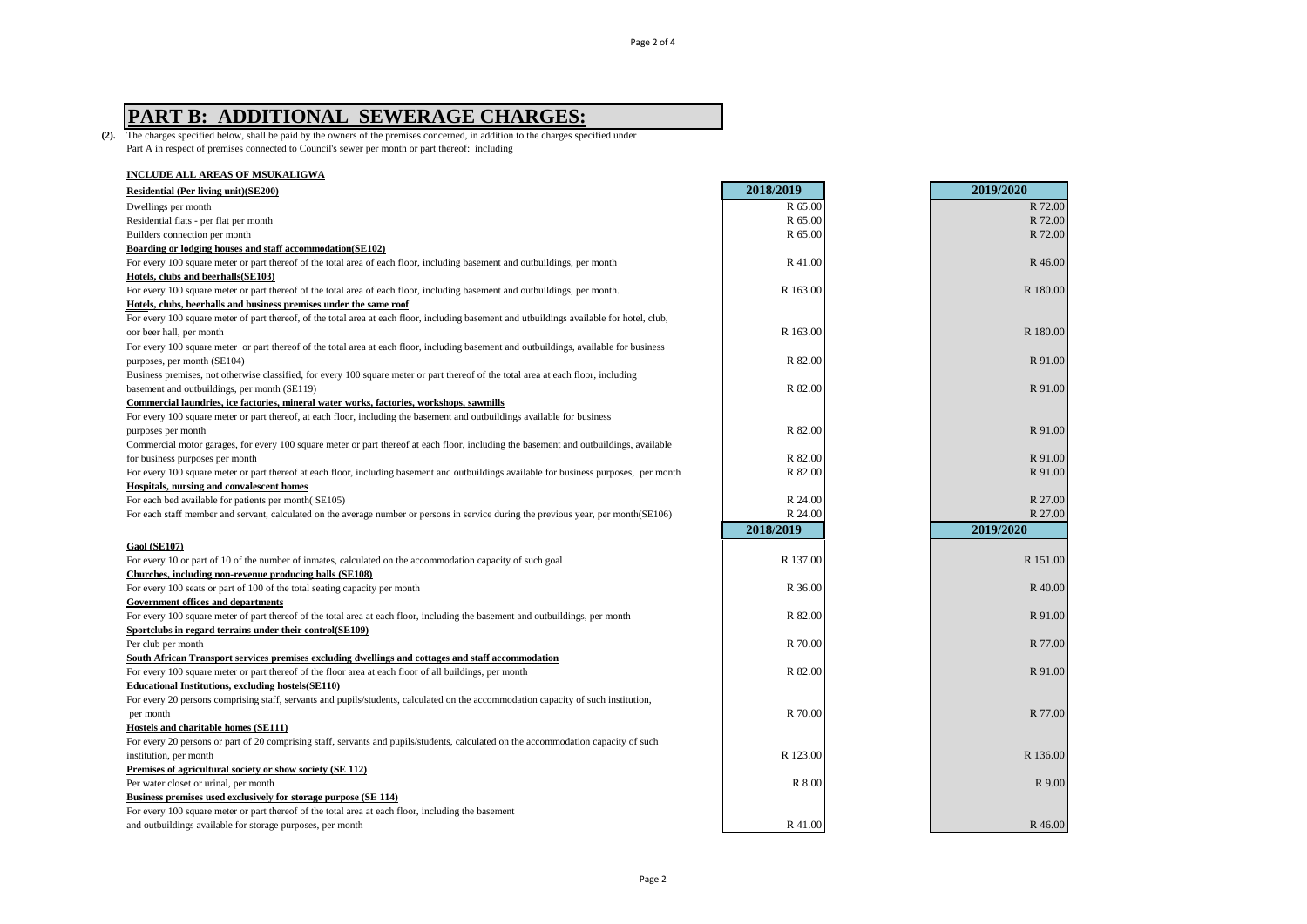# **PART C - ADDITIONAL EFFLUENT CHARGES**

The owner or occupier of any premises or area who discharges any sewage into the Council's sewer, drain or drainage installation for processing at the Council's sewage treatment works, shall in addition to any other charge which he/she may be liable in terms of this schedule pay to the Council a sewerage charge which shall be calculated in accordance with the following formula:

Where CSB loading is higher than the accepted average for the Greater Ermelo, an agreement must be reached with the consumer which percentage of effluent of the water bought will be applicable.

A: Calculatic K  $X$  (CSB) 0.4

B: Where K is calculated with the following formula:

Total running cost = Ermelo total effluent 2 Kilolitre x sum of (Chemical oxygen demand for Ermelo devided by 600)0.4 Plus Industrial effluent (% effluent) x Kilolitre x sum of (Chemical oxygen demand industrial devided by 600)0.4  $600 \text{ mg/I}$  = Average chemical oxygen demand for residential drainage water

## **PART D - OTHER CHARGES**

| Suction of sewer traps and tanks (SU0871)                                | 2018/2019  | 2019/2020  |
|--------------------------------------------------------------------------|------------|------------|
| Rendering of a private suction service at private concerns               | R 1 193.00 | R 1 313.00 |
| (SU601C & SU602D)<br>Night Soil removals (if any)                        | R 96.00    | R 106.00   |
| Sewer blockage fees (SU 0855)                                            | R 898.00   | R 988.00   |
| Applicable where the municipality provide assistance on private property |            |            |

#### **Connection fees**

For the provision of a connection to the Council's sewer, a fee shall be charged which shall include the costs of material, labour and transport costs, plus a surcharge of 10%. A deposit as assessed by the Engineer is paya upfront

#### **Municipal premises**

| For all municipal premises the following charges shall be payable: |            |            |
|--------------------------------------------------------------------|------------|------------|
| For every water closet, pan or urinal installed in such premises   | 2018/2019  | 2019/2020  |
| Per month (BS080)                                                  | R 25.00    | R 28.00    |
| Rendering of a suction service at municipal concerns               | R 1 187.00 | R 1 306.00 |

#### **PART E - GENERAL**

Should any dispute arise as to classification, the decision of the Council shall be final.

At educational institutions where the lecture/classrooms are situated on the same site as the hotels, the pupils/tea at the hostels and attending the class/lecture shall not be included in the school returns.chers living

In cases where any charge is based upon numbers of persons or beds, the heads of the institution concerned shall furnish the Council with certified returns setting forth the information required for calculating such charges. Should any person or persons required to with certified returns setting forth the information required for calculating such charges. Should any person or persons required to furnish a return in terms of these by-laws, fails to do so within 30 (thirty) days after having been called upon to do so by the Municipal Manager or other authorized officer, the Council shall have the right to make such charges as in circumstances appiear to the Council to be reasonable.

Should any building be occupied in sections during construction, charges which apply in respect of such building, shall be made in proportion to the section(s) occupied.

All charges shall apply from the first of the month following upon that during which connection has been made to the Council's sewers.

Any premises which have not yet been connected to the Council's sewers shall be charged from the date upon which the Council, by written notice, required the connection to be made or from the date upon which connection is made, whichever is the earlier.

The premises not connected by the date upon which the Council required the connection to be made shall be charged the usual fee for sanitary, vacuum or slopwater removal services rendered, in addition to applicable charges.

## **GENERAL**

1 All accounts delivered are payable before or on the 15th of the month following the date of levy.

2 All tariffs exclude V.A.T.